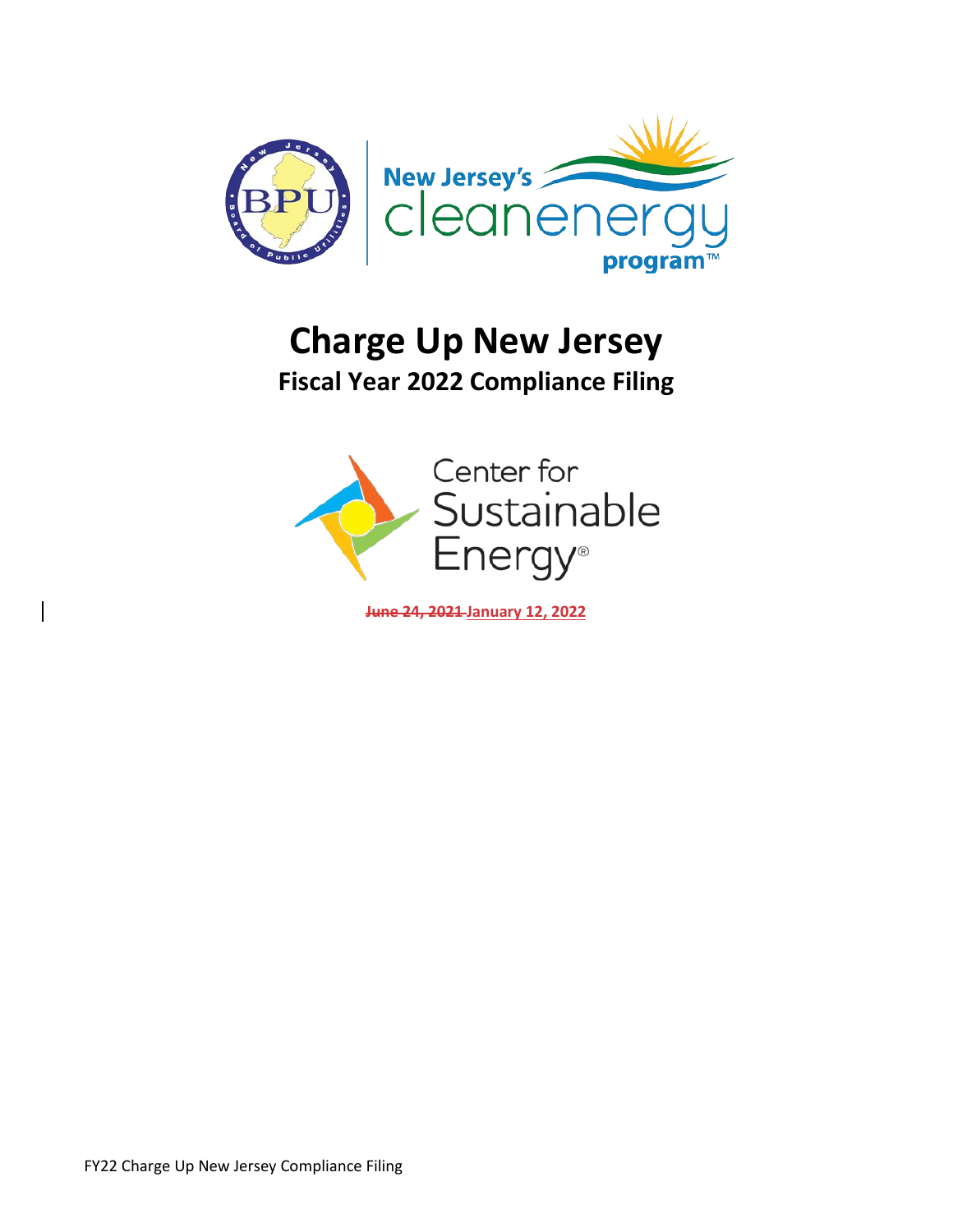(this page intentionally left blank)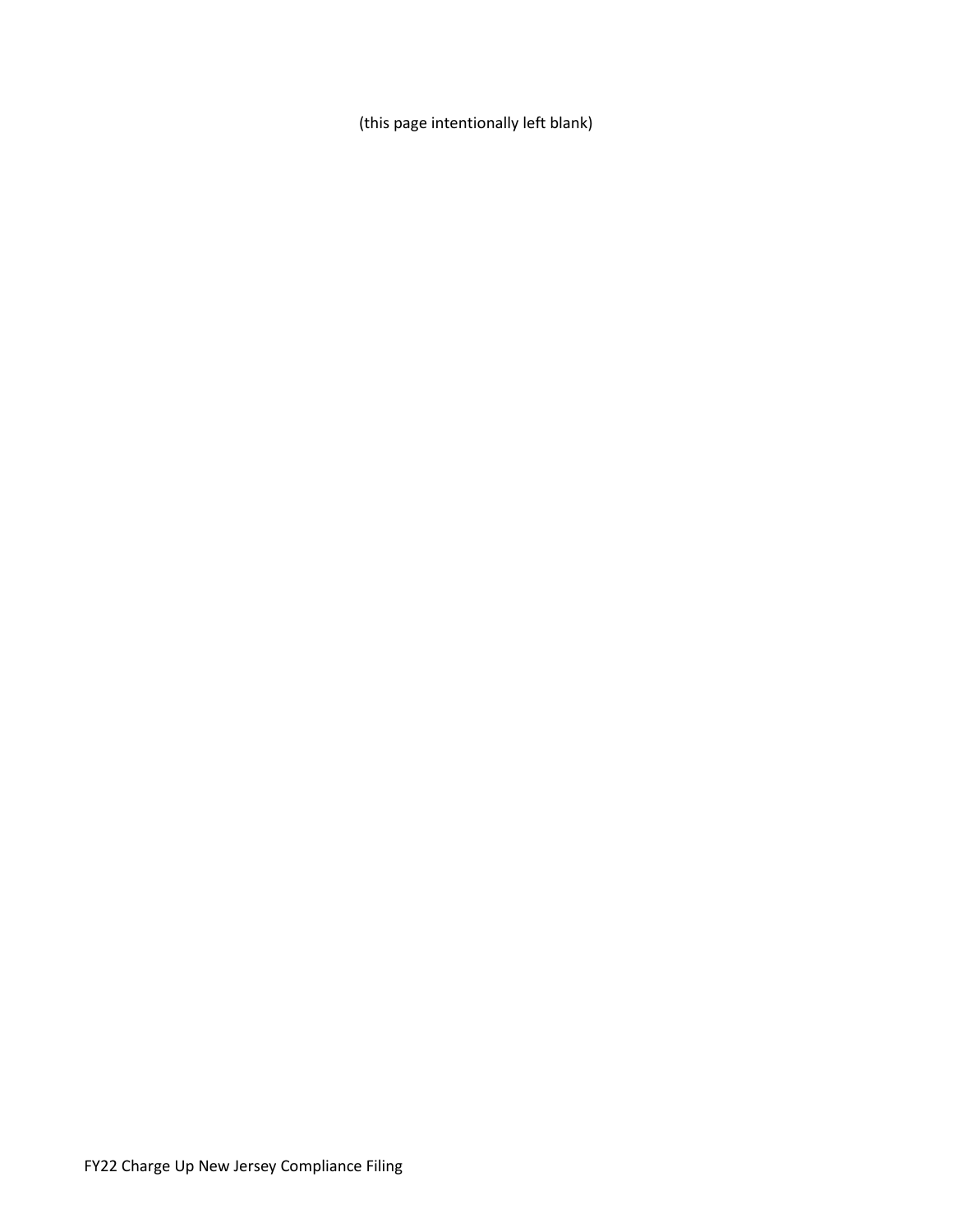# **Table of Contents**

- I. Introduction
- II. Program Purpose and Strategy Overview
- III. Program Description
- IV. Eligibility for the Vehicle Incentive

Applicant Eligibility

Vehicle Eligibility

Incentives for Eligible Vehicles

V. Program Requirements

Application Process

Applicant Responsibilities

VI. Electric Vehicle Charger Incentive

Applicant Eligibility

Equipment Eligibility

Incentives for Eligible Equipment

- VII. Call Center Coordination
- VIII. Quality Control Provisions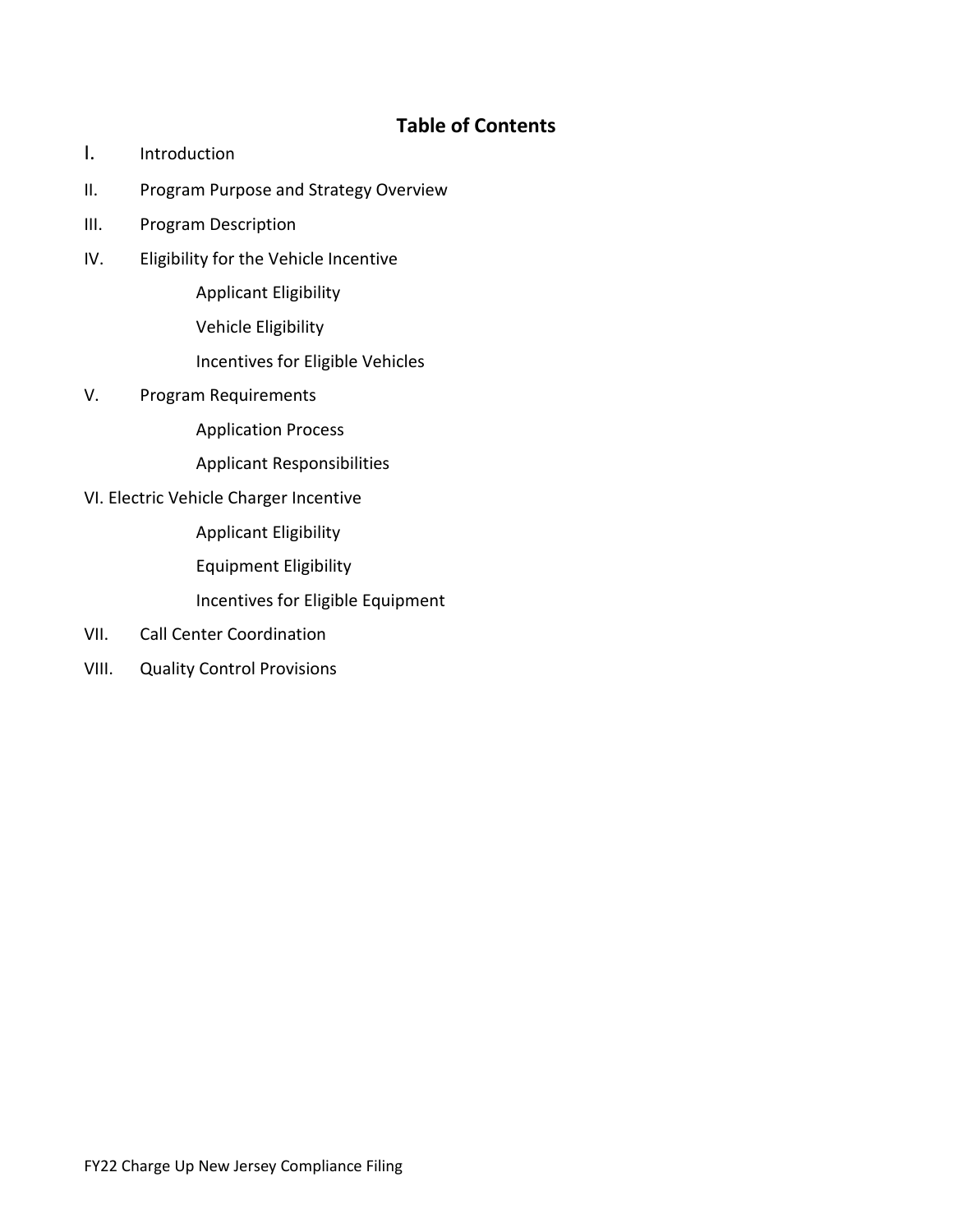## **I. Introduction**

This Fiscal Year 2022 ("FY22") Compliance Filing provides the program description for the Charge Up New Jersey Program (the "Program"), administered by the New Jersey Board of Public Utilities ("BPU" or the "Board") and its Division of Clean Energy ("DCE"). The Charge Up New Jersey Program was developed in accordance with S-2252, L. [2019, c.](https://www.njleg.state.nj.us/2018/Bills/PL19/362_.PDF) 362, codified at N.J.S.A. 48:25-1 to -11 ("EV Act"), and amending, in relevant part, N.J.S.A. 48:3-60(a)(3), which directed the Board to establish and implement a program to incentivize the purchase or lease of new lightduty plug-in electric vehicles ("EV") in the State of New Jersey, as well as develop an incentive for residential, athome EV charging equipment.

## **II. Program Purpose and Strategy Overview**

The Program was mandated by the signing of S-2252 into law on January 17, 2020, by Governor Murphy. The Program has been developed to serve the public in three phases. Phase One of the Program enabled New Jersey residents who purchased or leased an eligible EV between January 17, 2020 and December 15, 2020 to apply for an incentive post-purchase. This FY22 Compliance Filing covers Phases Two and Three of the Program. Following Board approval and contingent upon Legislative appropriation of funding, Phase Two will take effect in the Summer of 2021. Phase Two<sup>II</sup> will provide applicants with the opportunity to access the incentive at the pointof-sale when executing an EV purchase or lease. The vehicle incentive is supported by the 10-year, non-lapsing Plug-in Electric Vehicle Incentive Fund in the amount of \$30 million annually, funded by the societal benefits charge ("SBC"). Phase Three, the Electric Vehicle Charger Incentive, is anticipated to launch in FY22 as well.

Phase One - The Post-Purchase Vehicle Incentive: Phase One of the Charge Up New Jersey Program covered individuals who purchased or leased an EV from January 17, 2020 through December 15, 2020. The post-purchase portal closed on March 15, 2021. During Phase One, applicants applied directly to the Center for Sustainable Energy ("CSE" or "Program Administrator") for the incentive, at the official program website post-purchase or lease. Incentives were processed on a first-come, first-served basis by the Program Administrator and issued to eligible applicants in a single payment via check. All incentives were subject to availability of funds. All eligible applicants who applied by March 15, 2021 and were approved will be paid an incentive based on the Terms and Conditions of Year One of the program. Some applicants, due to the availability of funding, may be paid at the start of FY22, pending Board approval of the NJCEP budget. As of the writing of this Compliance Filing, that amount equates to approximately \$7 million of electric vehicle incentives.

Phase Two - The Point-of-Sale Vehicle Incentive: In the Summer of 2021, Phase Two will be launched, contingent on Board approval and Legislative appropriations. Phase Two has been designed to further simplify the process for applicants, so that the applicant benefits from the incentive at the time of the vehicle transaction in a New Jersey dealership or showroom. The incentive will be applied in full directly at the time of the point-of-sale ("POS") or transaction, and all documentation will be facilitated by the salesperson or representative at the dealership or showroom. The incentives will be paid by the Program Administrator to the dealership or showroom to reimburse them in full for the incentives paid to consumers. The total amount of this portion of the FY22 Charge up New Jersey Program, pending Board approval of the budget and Legislative appropriation of the funds, is approximately \$23 million.

Phase Three - The Electric Vehicle Charger Incentive: L. 2019, c. 362 granted the BPU the authorization to develop and launch an incentive of up to \$500 for at-home, residential EV charging equipment, funded through the SBC. As a result of feedback received during the stakeholder process for the Charge Up New Jersey Program, the Phase Three incentive amount will cover 50% of the cost of the charger, up tobe \$250. The FY22 budget allocates \$3 million for this program.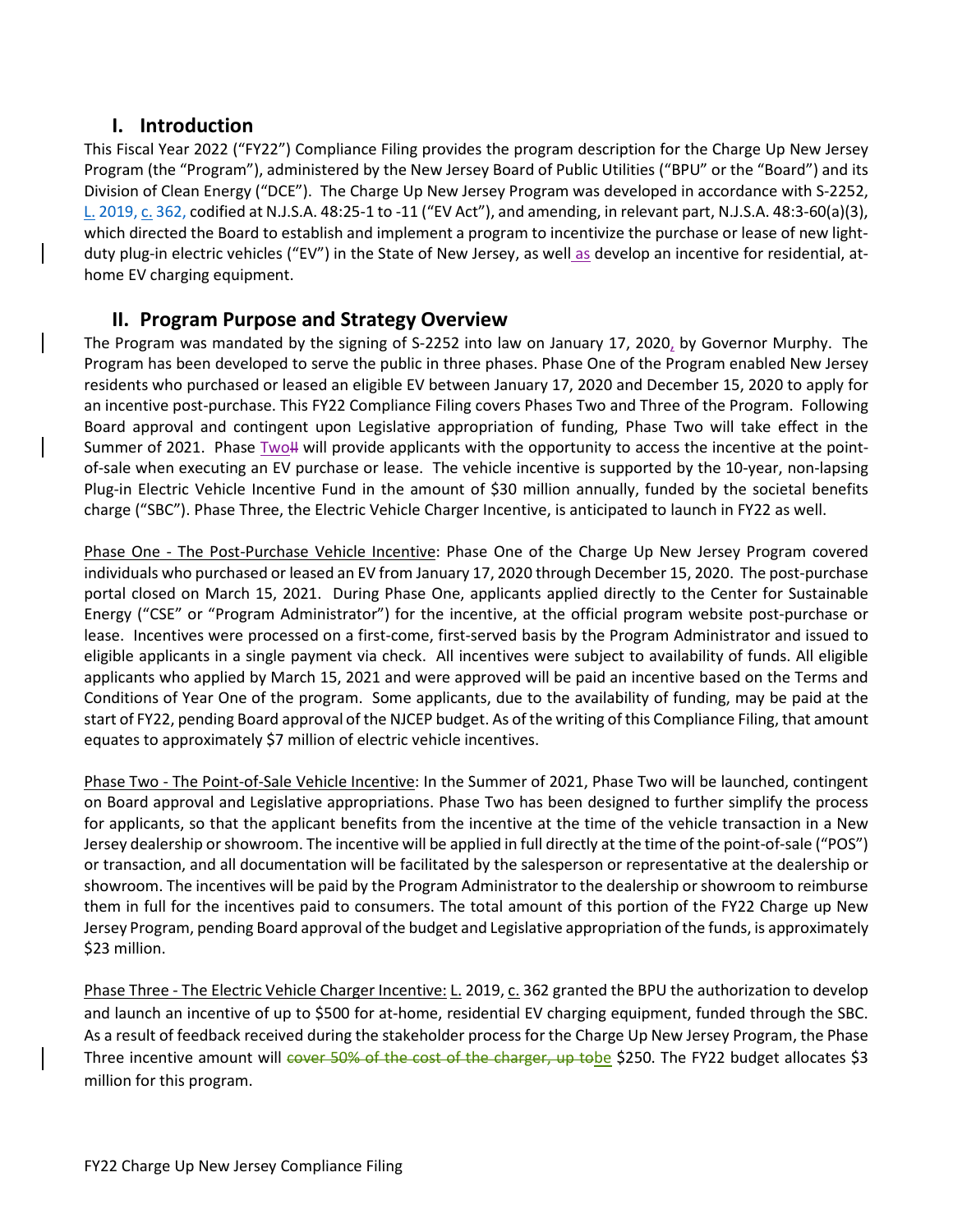## **III. Program Description**

The intent of the Charge Up New Jersey Program is to encourage the purchase or lease of new light-duty plug-in EVs in the State and assist car buyers with making the switch to driving electric, consistent with N.J.S.A. 48:25-  $4(a)$ . The goal is to provide an incentive that brings EVs into price parity with their internal combustion engine counterparts and helps prospective car buyers consider an EV as a feasible option when making an informed purchasing decision. Phase Two of the Program addresses the key market barriers of vehicle cost by offering a financial incentive directly at the POS. This directly impacts the transition to electrifying passenger vehicles in the State by incentivizing residents, but also indirectly signals the EV industry as a whole that New Jersey is an evergrowing market. As such, the Charge Up New Jersey Program has the ability to help jumpstart and support the State's forward momentum to reach the goals signed into law by Governor Murphy.

The EV Act sets goals for the State related to transportation electrification. It established the Plug-in Electric Vehicle Incentive Fund and mandated the Board to establish and implement an incentive program for new lightduty plug-in EVs. It also granted the Board the authority to establish and implement an incentive program for athome, residential EV charging equipment. N.J.S.A. 48:25-4 and N.J.S.A. 48:25-6. The following State goals are related to transportation electrification for light-duty vehicles, as described in N.J.S.A. 48:25-3:

- 1. There must be at least 330,000 registered light-duty, plug-in EVs in New Jersey by December 31, 2025, and at least 2 million EVs registered in New Jersey by December 31, 2035.
- 2. At least 85% of all new light-duty vehicles sold or leased in New Jersey shall be plug-in EVs by December 31, 2040.

The BPU advances this program with an aim of fulfilling these State goals and propelling the State forward toward transportation electrification, while decreasing greenhouse gas emissions.

# **IV. Eligibility for the Vehicle Incentive**

## **Applicant Eligibility**

The Program seeks to support New Jersey residents who purchase or lease an eligible EV by providing an incentive at the POS. Applicants must meet the following requirements in order to be eligible to receive the vehicle incentive. The eligibility requirements will be checked by the dealer or showroom representative prior to completing the transaction to ensure the applicant meets the criteria to receive a POS incentive.

The applicant must:

- 1. Be a resident of the State of New Jersey at the time of vehicle purchase or lease, which will be verified via a current New Jersey Driver's License. Only a New Jersey Driver's License is eligible for residency verification. Utility bills, tax documentation, and other items with the applicant's address will **not** be accepted.
	- a. Active duty military members stationed in New Jersey, with permanent residency in another state, **will** qualify. Current military orders will be accepted as proof of residency documentation.
	- b. The Charge Up New Jersey Program is limited to individuals only. Businesses and other commercial entities, governments, and public entities are **not** eligible for this incentive.
- 2. Remain a resident of the State of New Jersey for at least two (2) years after the purchase or lease of the eligible EV that receives an incentive under the Program.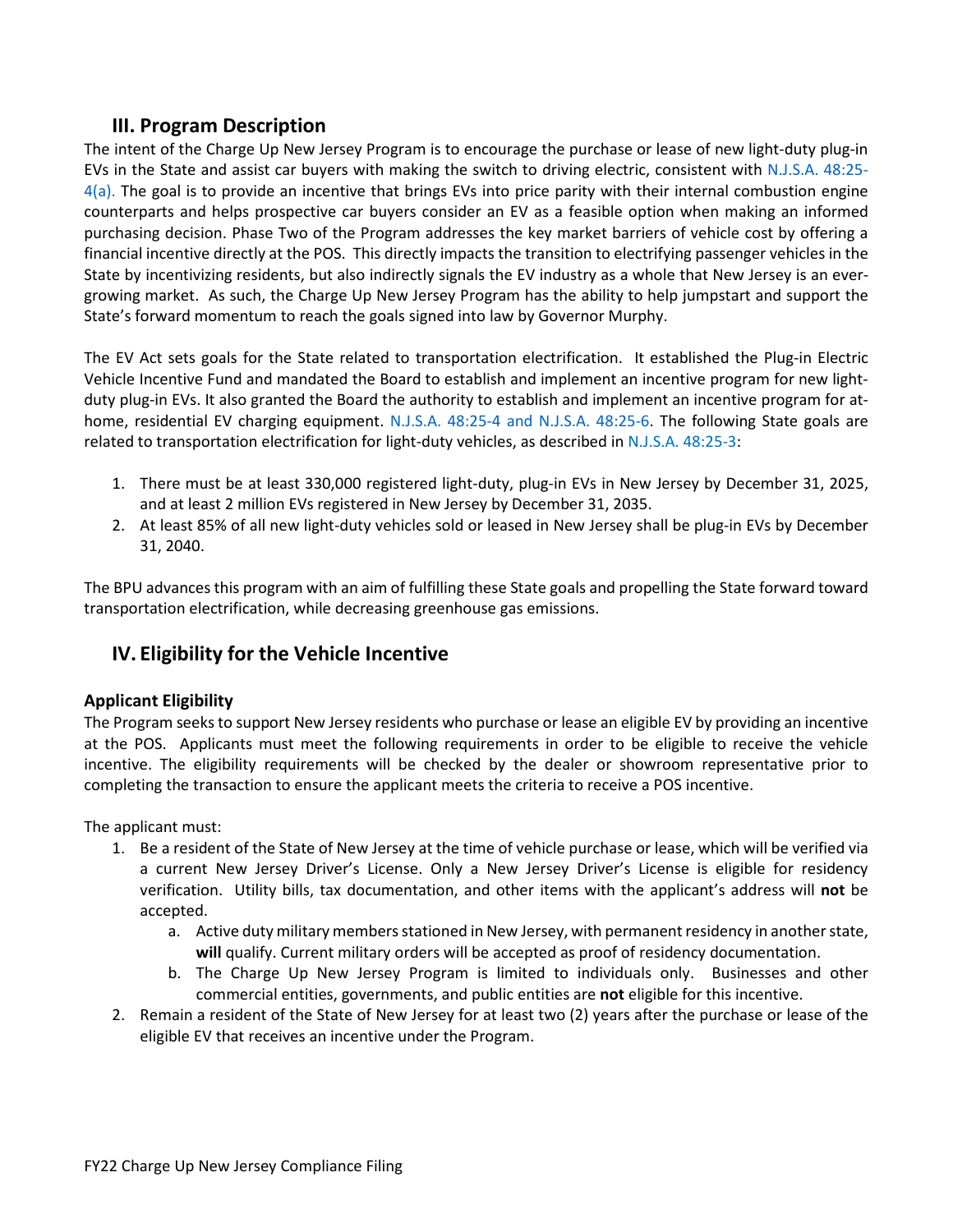- 3. Acknowledge that the entirety of the purchase or lease for an eligible vehicle must occur on or after the official launch of Phase Two, the Point-of-Sale Program, and in the State of New Jersey at a participating dealership or showroom.
	- a. Vehicles ordered in advance of the launch of Phase Two, Point-of-Sale Program will not be eligible for an incentive.
	- b. A vehicle ordered, purchased, leased, and/or delivered out-of-state is not eligible for the incentive, including vehicles ordered online and delivered outside of the State.
	- c. A purchase or lease is deemed completed when the purchaser or lessee of the vehicle has executed and signed a purchase or lease contract or security agreement.
- 4. Commit to not modifying the vehicle's emissions control systems, hardware, software calibrations, or hybrid system.
- 5. Retain ownership, or an active lease agreement, and registration of the vehicle with the New Jersey Motor Vehicle Commission for a minimum of 36 consecutive months immediately after the vehicle purchase or lease date. Leased vehicles must reflect a minimum of 36 months on the original lease agreement.
- 6. Acknowledge that applicants may receive only up to three (3) vehicle incentives from the Program throughout the 10-year period that the Program is active.

## **Vehicle Eligibility**

Pursuant to  $\underline{\mathsf{L}}$ . [2019, c.](https://www.njleg.state.nj.us/2018/Bills/PL19/362_.PDF) 362, an eligible vehicle for the Program is defined as:

- A new light-duty plug-in electric vehicle;
- With a Manufacturer Suggested Retail Price\* ("MSRP") below \$55,000;
- Purchased or leased in the State of New Jersey at a participating dealership or showroom; and
- Registered in New Jersey to a New Jersey resident.

\* In order to maintain a consistent and standardized approach to the MSRP cap under the Program:

- The MSRP and its impact on incentive eligibility will be taken into account only up to the point-of-sale. Any additions made to the vehicle thereafter that would otherwise alter the value of the vehicle will not alter the vehicle's eligibility for an incentive under the Program.
- The MSRP cap **will include** all line items on the purchase or lease agreement which relate to the value of the vehicle itself (including but not limited to battery upgrades, autonomous upgrades, wheel and tire packages, audio, and infotainment system). The MSRP cap **will not include** maintenance or vehicle care packages, additional vehicle accessories (i.e. first aid kits, floor mats, cargo nets, etc.), destination and delivery charges, tax, registration fees, title fees, and documentation fees since these line items do not relate to the value of the vehicle itself, but rather to the logistics, care, and maintenance of the vehicle.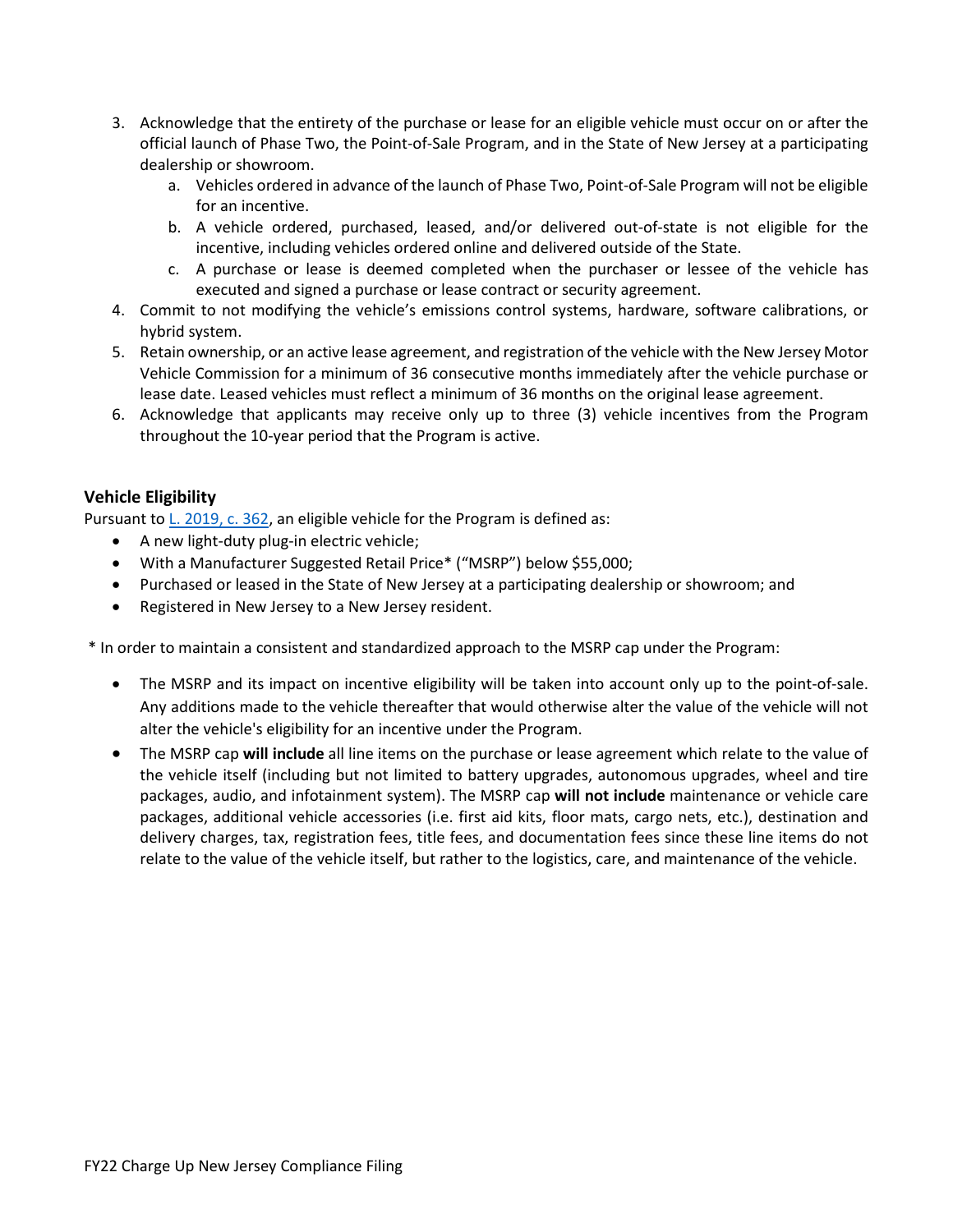### **Incentives for Eligible Vehicles**

Staff is primarily focused on structuring the Program's incentive amount to encourage buyers or lessors who might otherwise not have considered an EV due to cost concerns. Staff recognizes that the Program should prioritize "incentive-essential" customers. The updated structure is a result of reviewing best practices in other states and the stakeholder process. The resulting incentive tiers retain the spirit of the EV Act and allow the \$25 per allelectric mile calculation to remain for most incentives.

As such, eligible electric vehicles, up to an MSRP of \$45,000, will have an incentive which equals \$25 per all-electric mile, up to a maximum of \$5,000. In order to increase the longevity of the funding and prevent vehicles with a higher MSRP from garnering a larger than necessary incentive, a second incentive tier will be available for eligible electric vehicles with an MSRP between \$45,000 and \$55,000. These vehicles will have an incentive calculation which equals \$25 per all-electric mile, up to a maximum of \$2,000.

| <b>Incentive Calculation</b>                   | <b>Determining Factor</b>                      |
|------------------------------------------------|------------------------------------------------|
| \$25 per all-electric mile, maximum of \$5,000 | Eligible Electric Vehicle, MSRP up to \$45,000 |
| \$25 per all-electric mile, maximum of \$2,000 | Eligible Electric Vehicle, MSRP between        |
|                                                | $$45,000$ and \$55,000                         |

Ineligible vehicles under the Program include:

- Aftermarket plug-in hybrid EVs;
- EV conversions;
- Electric scooters;
- Electric all-terrain vehicles;
- Neighborhood or low speed EVs;
- Electric motorcycles, as well as other two or three wheeled EVs;
- Pre-owned plug-in EVs;
- Any vehicles purchased or leased outside the State of New Jersey;
- Any vehicles purchased, ordered, or leased prior to the launch of Year Two; and
- Any vehicle purchased, ordered, or leased after the FY22 funds have been exhausted.

## **V. Program Requirements**

#### **Application Process**

Phase One – The Post-Purchase Program: Eligible applicants for the Post-Purchase Program purchased their vehicles between January 17, 2020 and December 15, 2020. The application period for the Post-Purchase Program closed on March 15, 2021. Any eligible applicants who timely submitted their applications and who met the qualifications of the Post-Purchase Program, but did not receive their incentive due to the availability of funds, will receive their incentive as part of the FY22 budget under the Terms and for Conditions for Phase One of the program.

Phase Two - The Point-of-Sale ("POS") Program: Dealerships and showrooms must enroll to participate in the Program by providing dealership and showroom contact and Automated Clearing House ("ACH") information via the dedicated program website in advance of the Program's launch. Upon verification of information submitted through the enrollment application, representatives will gain access to a log-in portal to submit applications and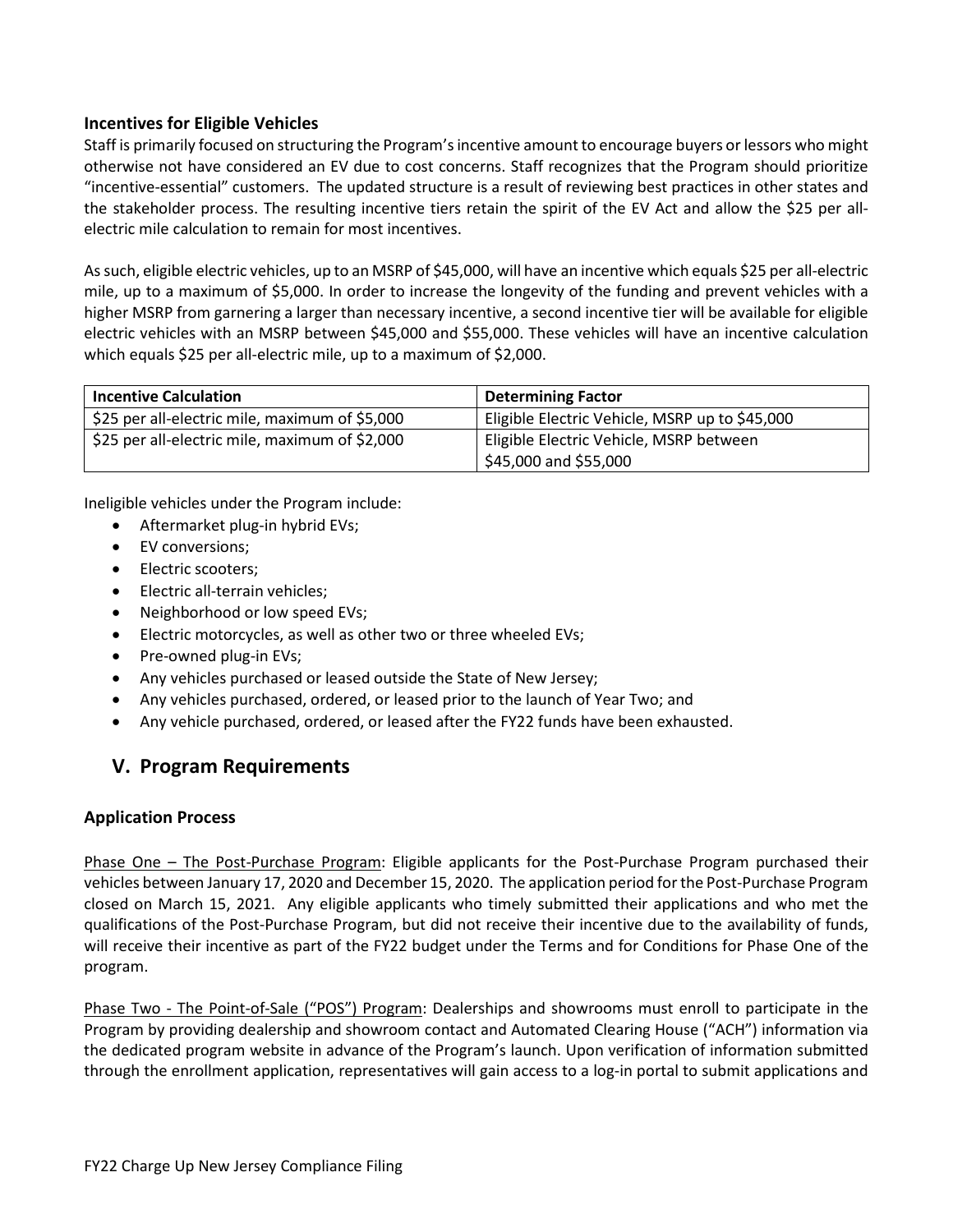check the status of existing applications on behalf of their customers. The CSE will provide dealerships with training on the incentive reimbursement application process and Program requirements.

For an individual to receive the incentive, they must purchase or lease an eligible EV from a participating dealership or showroom in the State of New Jersey. Dealership representatives will verify vehicle and applicant eligibility at the POS. After verifying eligibility, the representative will be required to reduce the contracted purchase or lease price by the full incentive amount. The incentive must be reflected as a clearly identifiable line item deduction in the contract. The representative will upload the required documentation to the Program application portal. Required documentation for each incentive application includes:

- New Jersey vehicle registration;
- Signed and executed vehicle contract;
- Proof of New Jersey Driver's License or Military Orders; and a
- Signed copy of the Program Terms and Conditions.\*

\*At the time a representative applies for an incentive through the Program portal, the most current version of the Implementation Manual and the Terms and Conditions will apply. In addition, an electronic signature will be accepted and considered valid for the acknowledgement and signing of the Program Terms and Conditions.

Funding will be reserved upon application submission. Dealers shall submit incentive applications through the Dealer Web Portal at https://chargeup.njcleanenergy.com. Dealerships and showrooms will have 14 calendar days from the transaction date to apply for a reimbursement of the incentive from the Program. Applications started more than 14 calendar days after the vehicle transaction is completed will be blocked from submitting an application. Once an application is started, representatives will have 14 calendar daysto complete the application and submit for review by the Program Administrator. The BPU will reserve the incentive funds once the application is submitted. If the application is cancelled due to inactivity or improper documentation, the representative will need to reapply. The representative will work directly with the CSE to submit or resubmit required documents, as necessary, to meet Program requirements. Approved applications will be batched monthly for ACH payment issued directly to the dealerships or showrooms.

#### **Applicant Responsibilities**

For Phase One, applicants were required to submit their own applications. For Phase Two, applicants must obtain the incentive directly from the dealership or showroom via a deduction of the full incentive amount on their purchase or lease contract. Incentives will not be issued post-purchase or lease. Applicants must adhere to the Vehicle Eligibility and Applicant Eligibility requirements defined in section IV above and agree to the Program Terms and Conditions in place at the time of application submission.

#### **Failure to Adhere to Program Terms and Conditions**

If a vehicle for which an incentive payment was issued is sold, returned, or traded in, a lease is transferred or assumed by another party, or the applicant leaves the state, prior to the expiration of the minimum ownership period or lease agreement in Section IV(5) or the minimum post-purchase or lease residential period in Section IV(2), the purchaser or lessee may be required to reimburse the Program. Exemption from the 36-month period in Section IV(5) or the 2-year residential requirement in Section IV(2) may be allowed if necessitated by unforeseen or unavoidable circumstances, such as military relocation outside the State of New Jersey, death of an applicant, or determination by the Program Administrator that the vehicle has been totaled.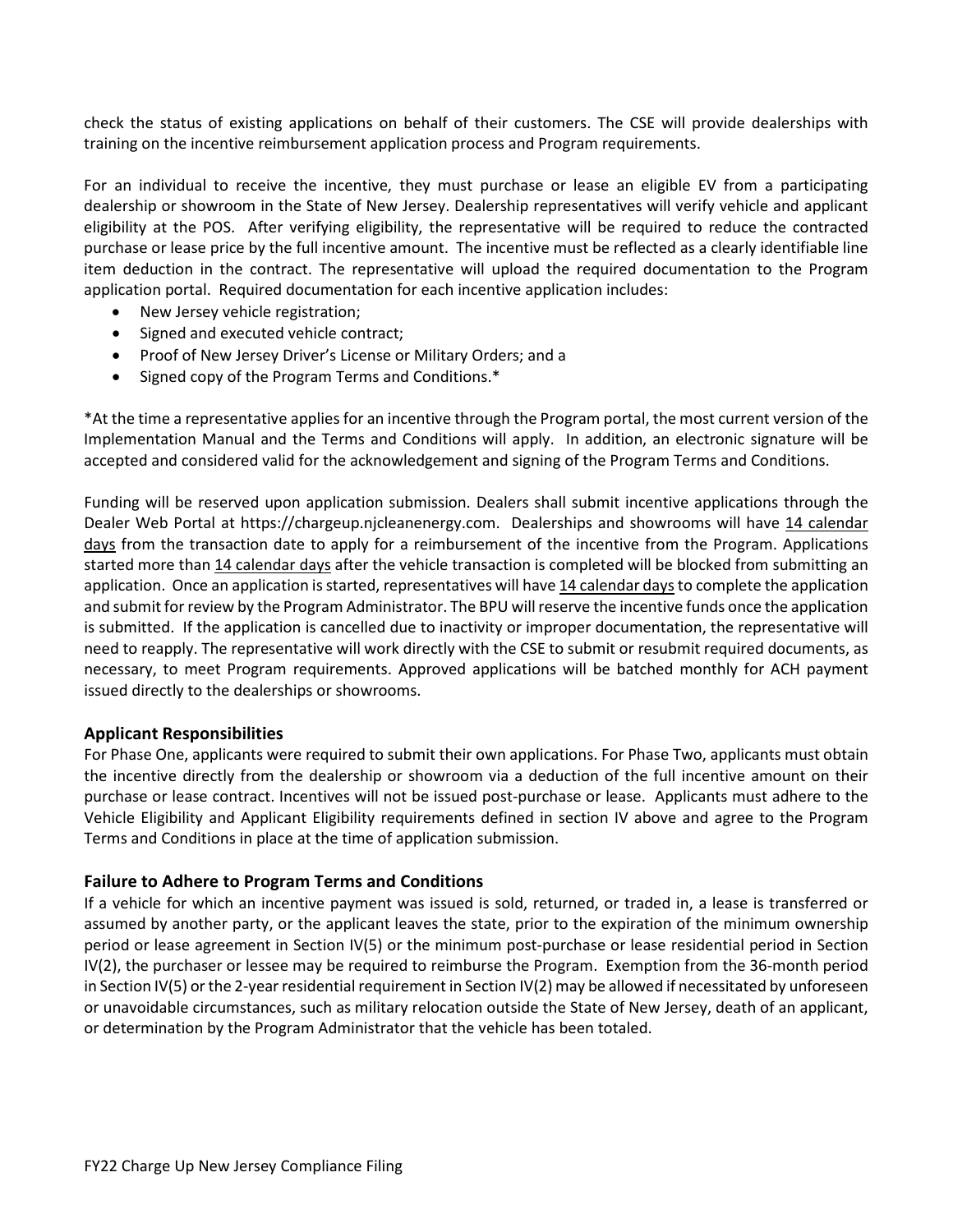To qualify for an exemption, applicants will be required to submit a written request to the CSE and include official documentation demonstrating proof of one of the above noted circumstances. The CSE will review all submitted exemption requests and respond back with either an approval, denial, or request for additional documentation within 14 days of submission. All exemption requests will be stored with the original application in the incentive processing platform. To request an exemption for a special circumstance other than those listed above, an applicant can submit a written request explaining the circumstances along with any official corresponding documentation. The CSE will review the appeal request with BPU to determine if the requirements for an exemption have been met.

## **VI. Electric Vehicle Charger Incentive**

Phase Three of the program, the residential charger incentive, is anticipated to launch in the second half of FY22.

## **Applicant Eligibility**

Applicants must meet the following requirements in order to be eligible to receive the Electric Vehicle Charger Incentive offered by the Program. The eligibility requirements will be checked by the CSE.

### **Equipment Eligibility**

Under Phase Three of the Charge Up New Jersey Program, only a Level-Two EV charger capable of capturing data (also known as a "smart" or "networked" charger) intended for residential use is eligible for an incentive.

### **Incentives for Eligible Equipment**

The Phase Three incentive will utilize the same platform as Phase One of the Charge Up New Jersey vehicle incentive and operate as a post-purchase incentive. The incentive amount would cover 50% of the cost of the charger, up to will be \$250. The incentive will not cover the associated installation costs, permitting fees, etc., though utilities may offer incentives to install the "make ready" infrastructure for residential chargers. To be eligible for the incentive, applicants would need to upload scanned copies of all required documents.

#### **Required Documentation**

- Proof of purchase of a Level-Two smart charger, either a digital or scanned hard copy;
- Scanned photo of the serial number on the charging equipment itself;
- New Jersey Driver's License as proof of residence and a unique identifier; and
- Valid NJ EV Registration, registered to a residential address in New Jersey.
	- o One charger incentive per NJ address (including one per apartment in a Multi-Unit Dwelling); and
	- o Each applicant (tracked by their New Jersey Driver's License) may receive up to two (2) charger incentives throughout the duration of the 10-year Charge Up New Jersey Program, but no more than one per address. Applicants may only receive one (1) charger incentive per EV registration (tracked by VIN number).